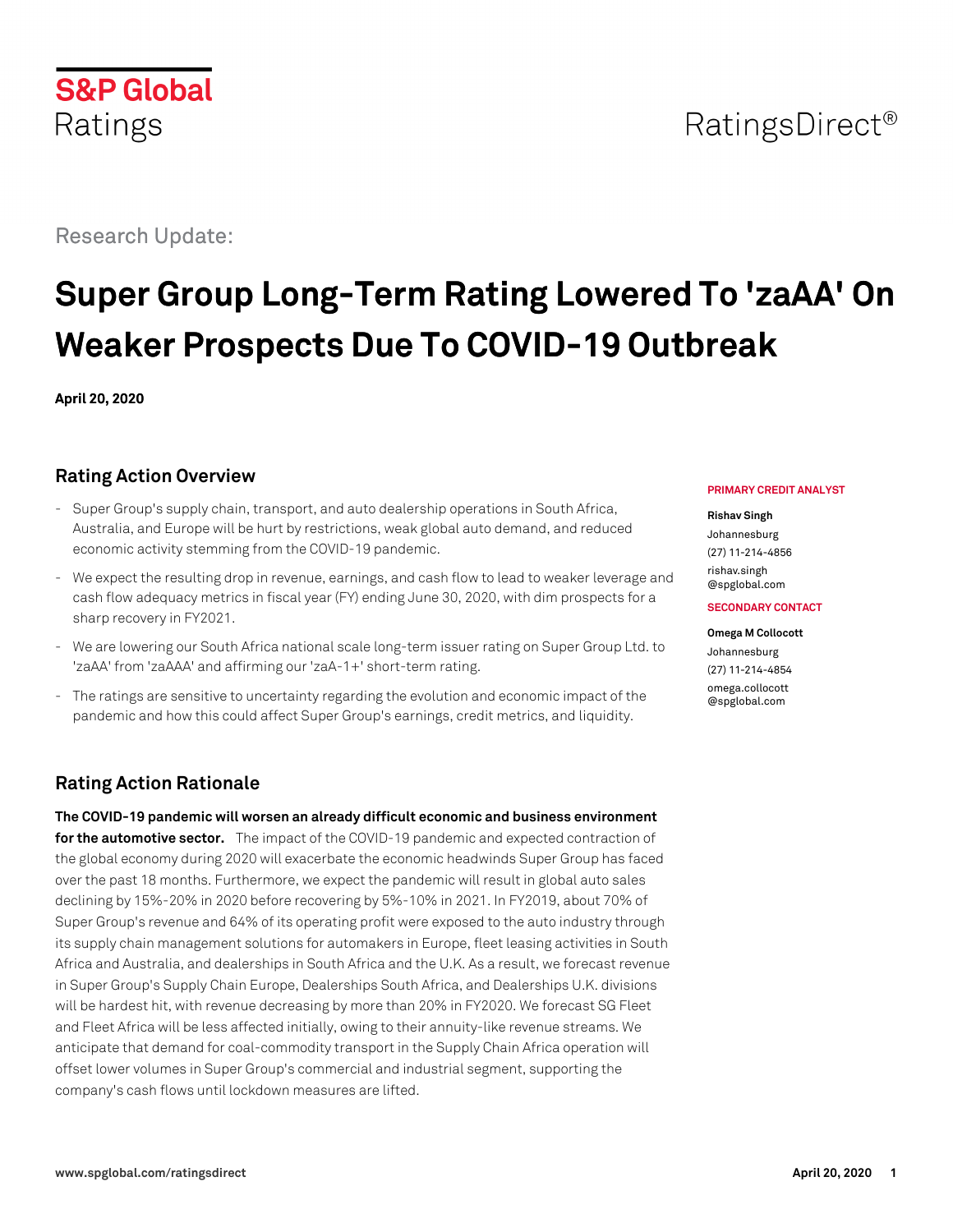**We expect Super Group's revenue, earnings, and free cash flow to weaken materially in 2020 following a challenging 2019.** In our base case for Super Group, we forecast revenue and EBITDA declining by 15%-20% and 25%-35%, respectively, in calendar year 2020, from South African rand (ZAR) 37.3 billion and about ZAR4.1 billion in 2019. For FY2020, ending June 30, 2020, this translates into a 15% decline in revenue, with a 10%-15% recovery in FY2021. We think Super Group's variable-cost structure in its supply chain and dealership segments will cushion margins against the forecast drop in revenue and help it partly offset the adverse effects of ongoing recessionary conditions. We forecast EBITDA margins will hold at 9%-10% in FY2020 and FY2021 compared with 11% in FY2019, and for absolute EBITDA to decline 20%-30% in FY2020. We expect this to result in S&P Global Ratings-adjusted debt to EBITDA of 2.0x-2.7x and funds from operations (FFO) to debt of 25%-35% both in FY2020 and FY2021. In addition, we expect break-even free cash flows before lease and debt capital payments and acquisitions in FY2020.

**Super Group's liquidity cushion will offset significantly weaker cash flows in 2020.** We believe Super Group has sufficient liquidity to weather the next few quarters of weak trading volumes and likely negative free cash flows. The company reported about ZAR3.4 billion of cash on Dec. 31, 2019, and we understand its ZAR1.6 billion committed overdraft and revolving credit facilities are available but remain undrawn. Furthermore, we understand floor-plan financing arrangements for the vehicle inventory in its auto dealerships are in place until vehicles are sold; this will limit potential working capital stress while dealerships are closed due to lockdowns. We also anticipate the company will suspend share repurchases and acquisitions until 2021. Super Group's debt maturities total ZAR1.5 billion in 2020 and ZAR1.0 billion in 2021. We expect the company to stay in compliance with its covenants under our base case.

**Super Group's creditworthiness depends on the duration of the pandemic and its effect on**

**trading conditions.** We currently assume a recovery of economic activity by midyear. However, there is a risk of a prolonged period of business disruption resulting from the COVID-19 pandemic. An extended global recession could weigh further on Super Group's credit metrics and strain its liquidity. We could lower our South Africa national scale ratings within the next 12 months, if:

- We think adjusted debt to EBITDA will rise above 3.0x or adjusted FFO to debt will remain below 30% on average, without tangible prospects for recovery.
- We expect Super Group's liquidity position or covenant headroom to significantly decline as a result of weak earnings and cash flows, or a change to financial policy.

**S&P Global Ratings acknowledges a high degree of uncertainty about the rate of spread and peak of the coronavirus outbreak.** Some government authorities estimate the pandemic will peak about midyear, and we are using this assumption in assessing the economic and credit implications. We believe the measures adopted to contain COVID-19 have pushed the global economy into recession (see our macroeconomic and credit updates here: www.spglobal.com/ratings). As the situation evolves, we will update our assumptions and estimates accordingly.

#### **Environmental, social, and governance (ESG) factors relevant to the rating action:**

- Health and safety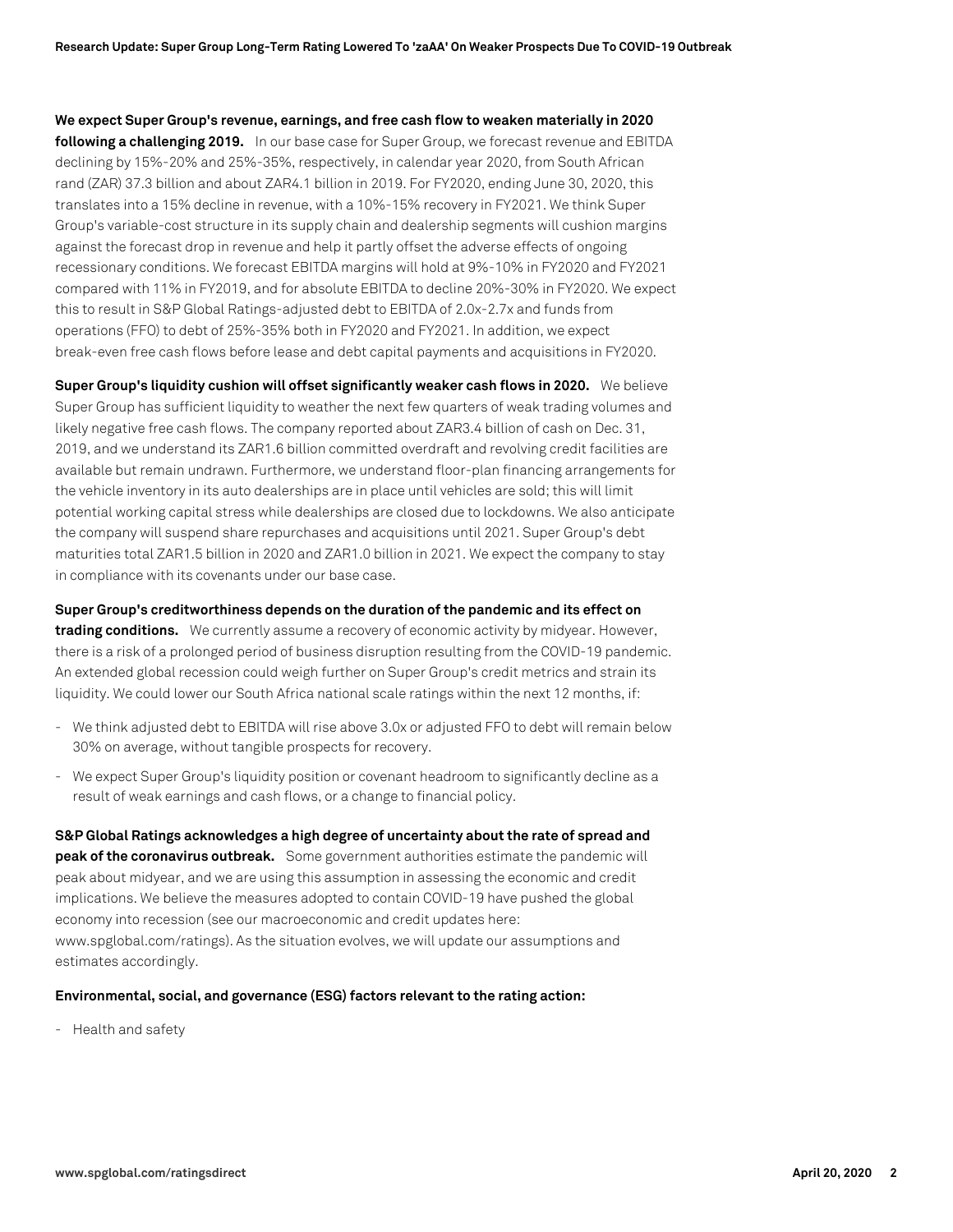#### **Company Description**

Super Group is a provider of supply chain logistics, commodity transport, fleet solutions, and auto dealerships. It is headquartered in South Africa and generated revenue of ZAR37.9 billion (\$2.6 billion) in FY2019, which ended on June 30.

The company's operating segments consist of

- Supply chain (Supply Chain Africa and Supply Chain Europe);
- Fleet solutions (Fleet Africa and SG Fleet Ltd., which is listed in Australia and 60% owned by Super Group); and
- Dealerships (based in South Africa and the U.K.).

#### **Our Base-Case Scenario**

#### **Assumptions:**

- Revenue to decline by about 15% in FY2020 and recover by a similar percentage in FY2021.
- Adjusted EBITDA margins of 9.5%-10.0% in FY2020 and FY2021, compared with 11% in FY2019.
- Capital expenditure (capex) of about ZAR2.3 billion in FY2020 and ZAR2.1 billion in FY2021, versus ZAR2.4 billion in FY2019.
- Proceeds from fleet asset disposals of around ZAR600 million in FY2020 and FY2021.
- Working capital outflows of around ZAR550 million in FY2020 and ZAR350 million in FY2021.
- We anticipate a credit-supportive financial policy with no material acquisitions in 2020.
- We do not anticipate any dividend payments to shareholders in the next 12 months.

#### **Key metrics:**

As the situation evolves, we will refine our forecasts based on our updated assumptions and estimates accordingly.

- Adjusted debt to EBITDA of 2.0x-2.5x in FY2020 and FY2021, up from 1.3x in FY2019.
- FFO to debt of 25%-30% in FY2020, recovering to 30%-40% in FY2021, from 53% in FY2019.
- Break-even free cash flows (before acquisitions) in FY2020, turning positive in FY2021.

## **Liquidity**

Our short-term rating on Super Group is 'zaA-1+', based on the long-term issuer credit rating of 'zaAA' and our assessment of the company's liquidity as adequate. Our assessment of the company's liquidity profile incorporates the following:

- The company's liquidity sources are forecast to exceed uses by 1.2x in 2020.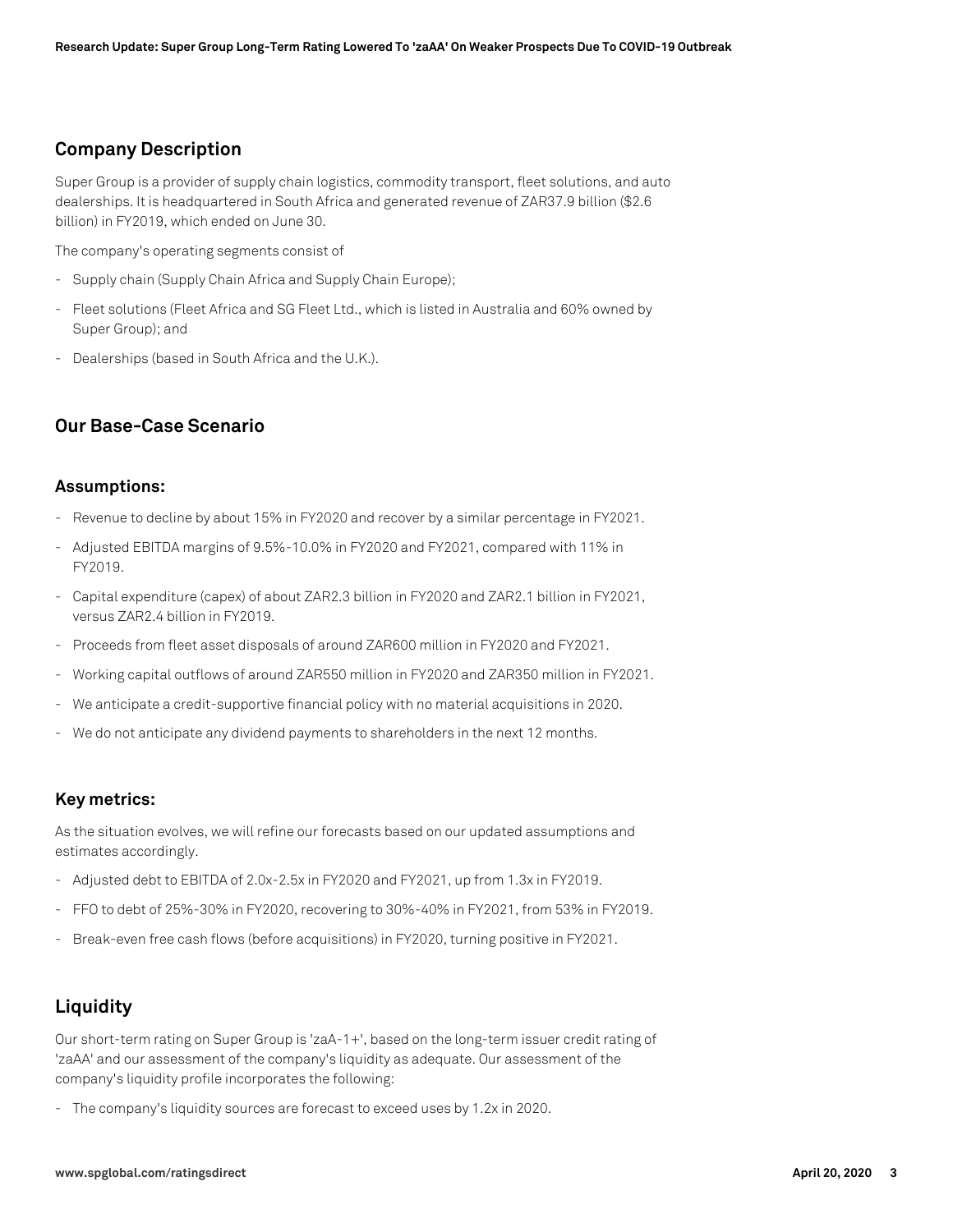- Net sources are forecast to remain positive, even if EBITDA declines more than 15%.
- Super Group's ability to absorb low-probability and high-impact market or operating shocks with limited need for refinancing is supported by its variable-cost structure, substantial cash balances, and manageable debt maturity profile.
- Bolt-on acquisitions, opportunistic purchases of SG Fleet shares, and repurchases of Super Group shares are a possibility, although the level could be reduced at the company's discretion during the pandemic.

For the 12 months started Jan. 1, 2020, we calculate the following principal liquidity sources:

- Cash and cash equivalents of ZAR3.4 billion.
- ZAR1.6 billion available under committed revolving credit facilities and overdrafts with tenors greater than 12 months.
- Forecast cash FFO of about ZAR2.0 billion.
- Proceeds from fleet asset disposals of about ZAR600 million.

#### Principal liquidity uses:

- Scheduled debt maturities and amortization of about ZAR1.5 billion.
- Capex of about ZAR2.3 billion.
- Working capital outflows of around ZAR500 million, with additional intrayear working capital requirements of up to ZAR2 billion.
- Dividends to minority shareholders, primarily in SG Fleet, of at least ZAR150 million.

#### **Covenants**

Under the company's general banking facility documentation, it is required to remain in compliance with net interest coverage and net debt-to-EBITDA covenants, which are measured quarterly after deconsolidating SG Fleet. Based on our current base case forecast, we expect the company to stay in compliance with the covenants, albeit with a reduced cushion.

## **Ratings Score Snapshot**

National Scale Rating: zaAA/--/zaA-1+

Business risk: Fair

- Country risk: High
- Industry risk: Intermediate
- Competitive position: Fair

Financial risk: Intermediate

- Cash flow/Leverage: Intermediate

#### Modifiers

- Diversification/Portfolio effect: Neutral(no impact)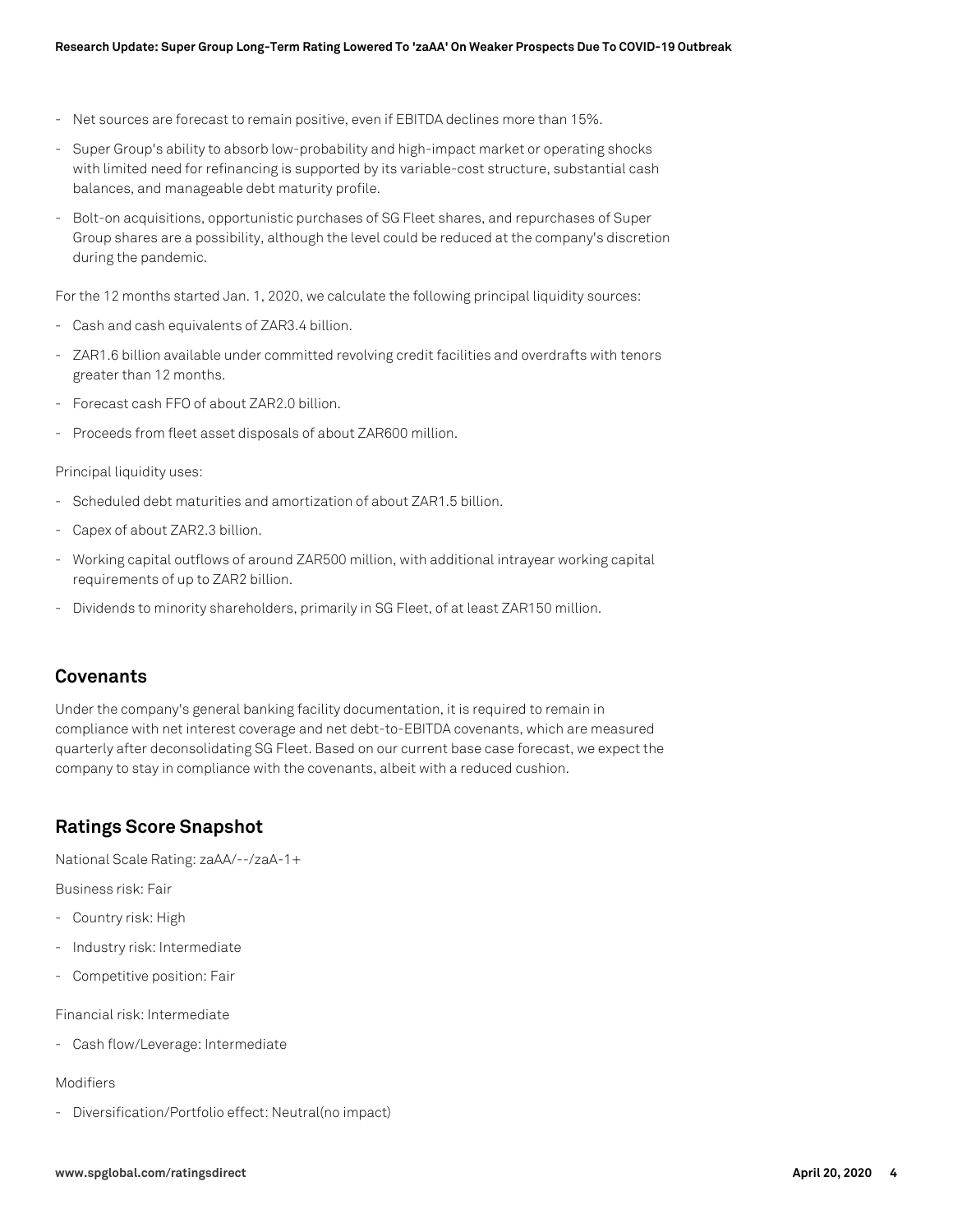- Capital structure: Neutral (no impact)
- Financial policy: Negative (-1 notch)
- Management and governance: Fair (no impact)
- Liquidity: Adequate (no impact)
- Comparable rating analysis: Neutral (no impact)

## **Related Criteria**

- General Criteria: Group Rating Methodology, July 1, 2019
- Criteria | Corporates | General: Corporate Methodology: Ratios And Adjustments, April 1, 2019
- General Criteria: Methodology For National And Regional Scale Credit Ratings, June 25, 2018
- Criteria | Corporates | General: Methodology And Assumptions: Liquidity Descriptors For Global Corporate Issuers, Dec. 16, 2014
- Criteria | Corporates | Industrials: Key Credit Factors For The Railroad And Package Express Industry, Aug. 12, 2014
- Criteria | Corporates | Industrials: Key Credit Factors For The Transportation Cyclical Industry, Feb. 12, 2014
- General Criteria: Country Risk Assessment Methodology And Assumptions, Nov. 19, 2013
- Criteria | Corporates | Industrials: Key Credit Factors For The Business And Consumer Services Industry, Nov. 19, 2013
- Criteria | Corporates | General: Corporate Methodology, Nov. 19, 2013
- General Criteria: Methodology: Industry Risk, Nov. 19, 2013
- General Criteria: Methodology: Management And Governance Credit Factors For Corporate Entities, Nov. 13, 2012
- General Criteria: Use Of CreditWatch And Outlooks, Sept. 14, 2009

## **Ratings List**

#### **Downgraded; Ratings Affirmed**

|                                                            | Тο | From |
|------------------------------------------------------------|----|------|
| Super Group Ltd.                                           |    |      |
| <b>Issuer Credit Rating</b>                                |    |      |
| South Africa National Scale zaAA/--/zaA-1+ zaAAA/--/zaA-1+ |    |      |

#### **Regulatory Disclosures**

Super Group Ltd.

- Primary Credit Analyst: Rishav Singh, Associate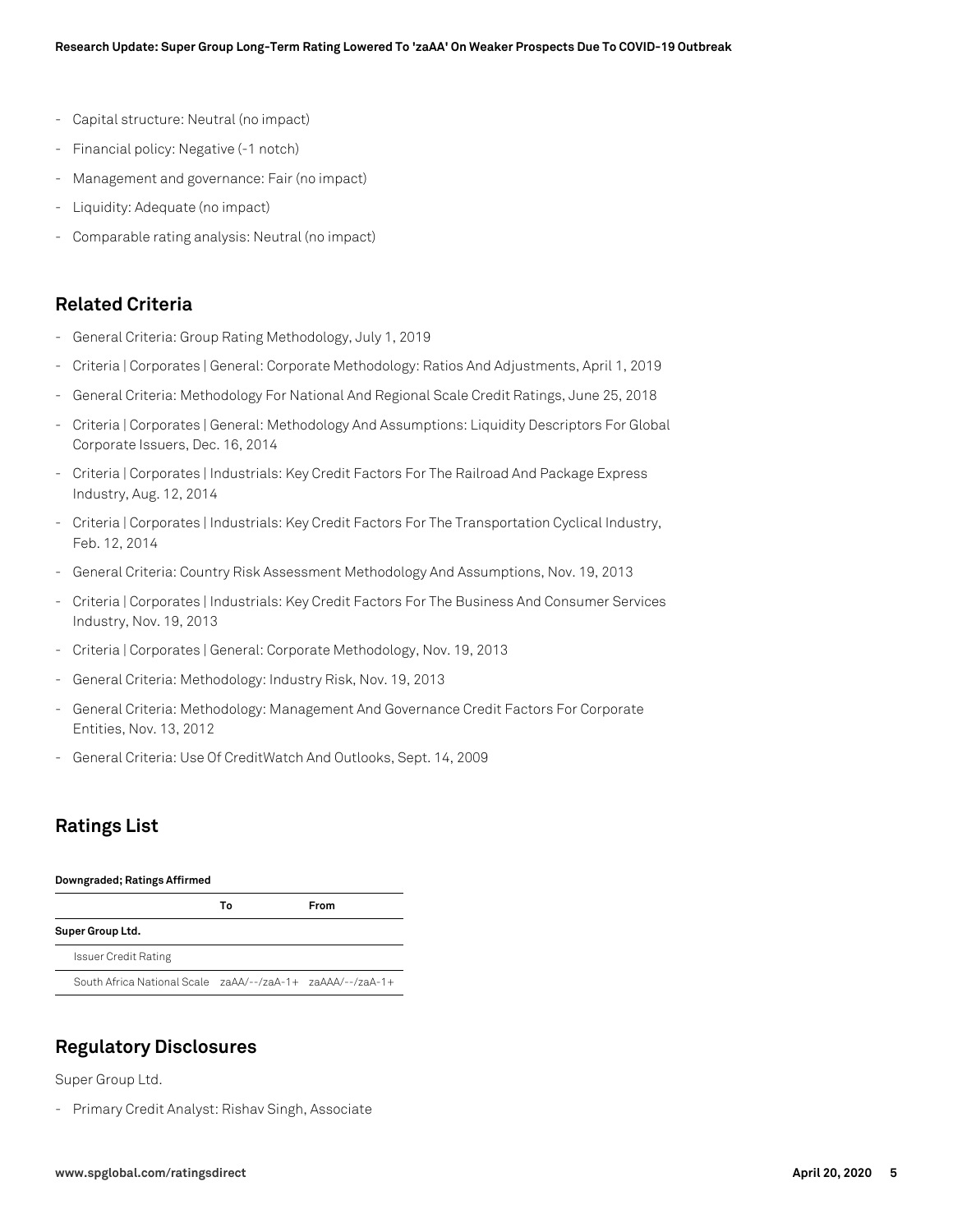- Rating Committee Chairperson: G. Andrew Stillman
- Date initial rating assigned: Aug. 20, 2013
- Date of previous review: Dec. 2, 2019

### **Disclaimers**

This rating has been determined by a rating committee based solely on the committee's independent evaluation of the credit risks and merits of the issuer or issue being rated in accordance with S&P Global Ratings published criteria and no part of this rating was influenced by any other business activities of S&P Global Ratings.

This credit rating is solicited. The rated entity did participate in the credit rating process. S&P Global Ratings did have access to the accounts, financial records and other relevant internal, non-public documents of the rated entity or a related third party. S&P Global Ratings has used information from sources believed to be reliable but does not guarantee the accuracy, adequacy, or completeness of any information used.

Materials Used In The Credit Rating Process: Sufficient information in general consists of both (i) financial statements that describe the Issuer's financial condition, results of operations and cash-flows, and (ii) a description of the activities and obligations of the entity including of its governance and legal structure.

This credit rating was disclosed to the rated entity or related third party before being issued.

S&P Global Ratings' regulatory disclosures (PCRs) are published as of a point-in-time, which is current as of the date a Credit Rating Action was last published. S&P Global Ratings updates the PCR for a given Credit Rating to include any changes to PCR disclosures only when a subsequent Credit Rating Action is published. Thus, disclosure information in this PCR may not reflect changes to data within PCR disclosures that can occur over time subsequent to the publication of a PCR but that are not otherwise associated with a Credit Rating Action.

#### **Glossary**

- Anchor: The starting point for assigning an issuer a long-term rating, based on its business risk profile assessment and its financial risk profile assessment.
- Business risk profile: This measure comprises the risk and return potential for a company in the market in which it participates (its industry risk), the country risks within those markets, the competitive climate, the company's competitive advantages and disadvantages (its competitive position).
- Comparable rating analysis: This involves taking a holistic review of a company's stand-alone credit risk profile (SACP), because each of the subfactors that ultimately generate the SACP can be at the upper or lower end, or at the midpoint, of such a range. It may also touch upon the overall comparative assessment of an issuer in relation to its peers across industry and jurisdiction and may capture some factors not (fully) covered, such as a short operating track record, entities in transition, unusual structures, or contingent risk exposures.
- Competitive advantage: The strategic positioning and attractiveness to customers of the company's products or services, and the fragility or sustainability of its business model.
- Competitive position: Our assessment of a company's: competitive advantage; operating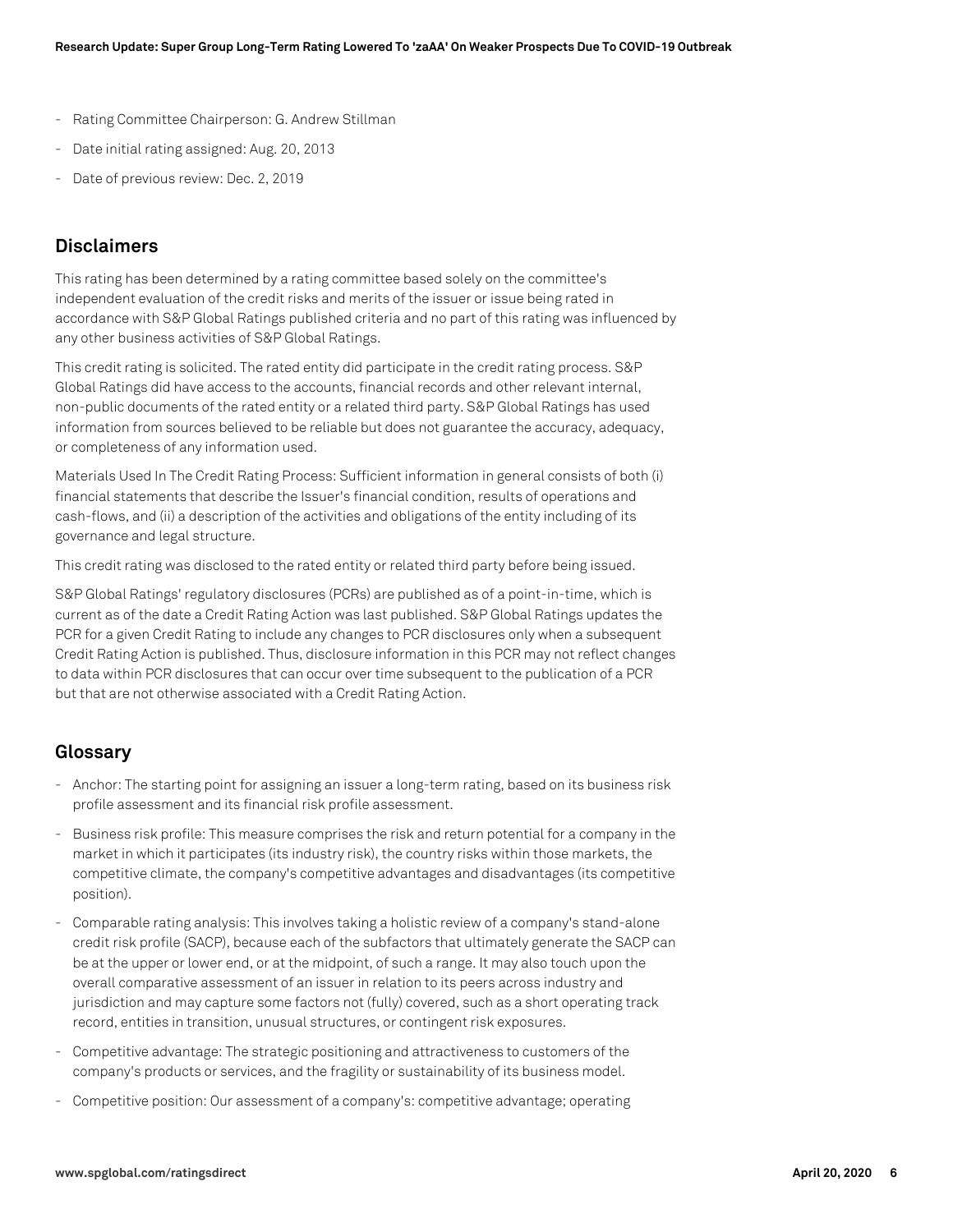efficiency; scale, scope, and diversity; and profitability.

- Corporate Industry and Country Risk Assessment (CICRA): Derived by combining an issuer's country risk assessment and industry risk assessment.
- Country risk: This measures a country's influence on the overall credit risks for a rated company with regards to a country's economic, institutional and governance effectiveness, financial system, and payment culture/rule of law risks.
- CreditWatch: This highlights the potential direction of a short- or long-term rating over the short term, typically less than three months. Ratings may be placed on CreditWatch where, in our view, an event or a deviation from an expected trend has occurred or is expected and additional information is necessary to determine the rating impact.
- Creditworthiness: Ability and willingness of a company to meet its debt and debt-like obligations; measured by assessing the level current and future resources relative to the size and timing of its commitments.
- Diversification/portfolio effect: Applicable to conglomerates. An assessment of the extent to which an entity's multiple core business lines are correlated and whether each contributes a material source of earnings and cash flow.
- Earnings: Proxy for profit or surplus yielded by an entity after production and overhead costs have been accounted for in a given period.
- EBITDA margin: This is EBITDA as a fraction of revenues.
- EBITDA: This is earnings before interest, tax, depreciation, and amortization.
- Efficiency gains: Cost improvements.
- Financial headroom: Measure of deviation tolerated in financial metrics without moving outside or above a predesignated band or limit typically found in loan covenants (as in a debt-to-EBITDA multiple that places a constraint on leverage) or set for the respective rating level. Significant headroom would allow for larger deviations.
- Financial risk profile: This measure comprises our assessment of a company's cash flow/leverage analysis. It also takes into account the relationship of the cash flows the organization can achieve given its business risk profile. The measure is before assessing other financial drivers such as capital structure, financial policy, or liquidity.
- Free operating cash flow: Cash flow from operations minus capital expenditure.
- Funds from operations: EBITDA minus interest expense minus current tax.
- Group rating methodology: The assessment of the likelihood of extraordinary group support (or conversely, negative group intervention) that is factored into the rating on an entity that is a member of a group.
- Industry risk: This addresses the major factors that affect the risks that companies face in their respective industries.
- Issuer credit rating: This is a forward-looking opinion of an obligor's overall creditworthiness.
- Leverage: The level of a company's debt in relation to its earnings before interest, tax, depreciation, and amortization.
- Liquidity: This is the assessment of a company's monetary flows, assessed over a 12 to 24 month period. It also assesses the risk and potential consequences of a company's breach of covenant test, typically tied to declines in EBITDA.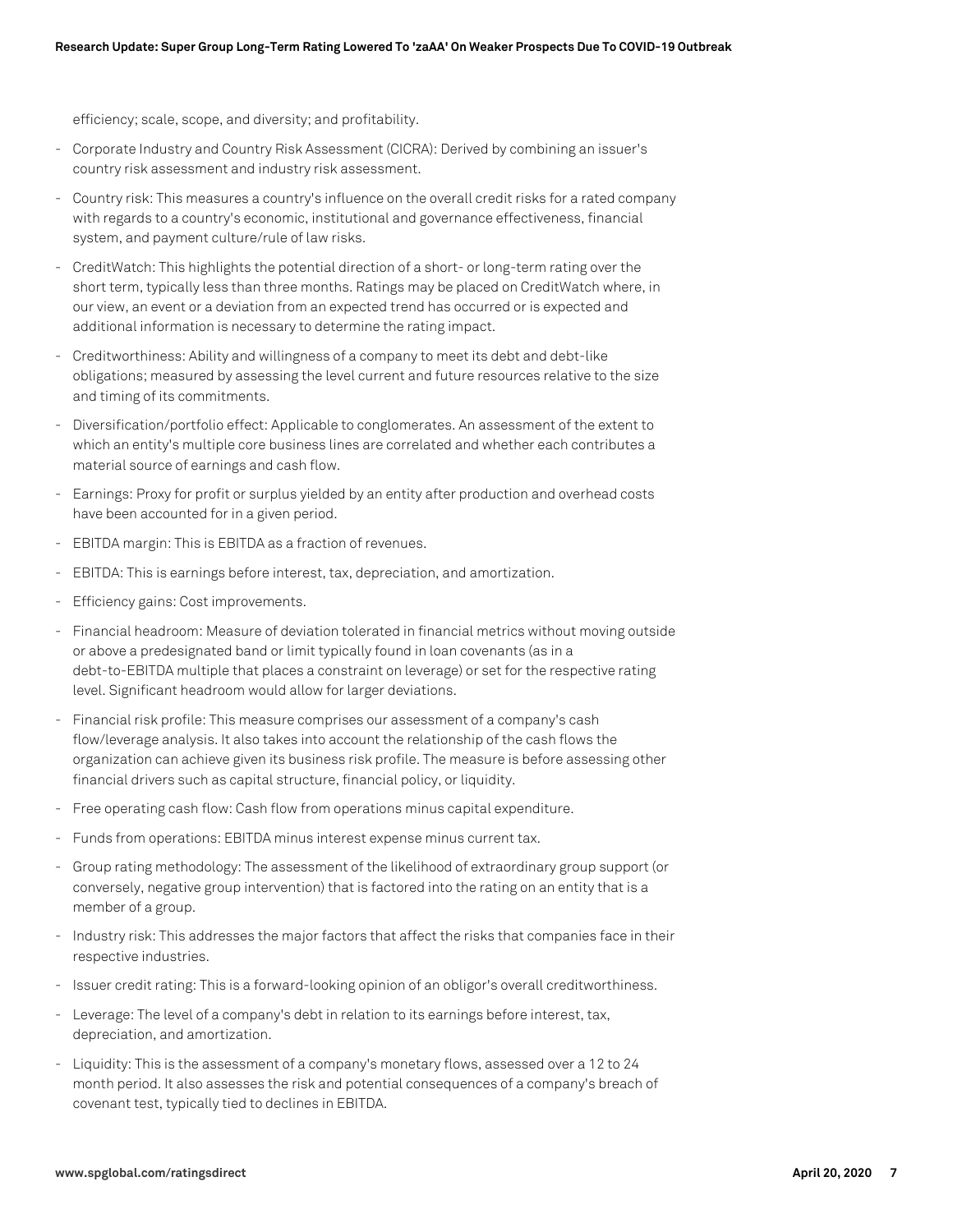- Management and governance: This addresses how management's strategic competence, organizational effectiveness, risk management, and governance practices shape the issuer's competitiveness in the marketplace, the strength of its financial risk management, and the robustness of its governance.
- Operating efficiency: The quality and flexibility of the company's asset base and its cost management and structure.
- Outlook: This is the assessment of the potential direction of a long-term issuer rating over the short to intermediate term (typically six months to two years).
- Profitability ratio: Commonly measured using return on capital and EBITDA margins, but can be measured using sector-specific ratios.
- Scale, scope, and diversity: The concentration or diversification of business activities.
- Stand-alone credit profile (SACP): S&P Global Ratings' opinion of an issue's or issuer's creditworthiness, in the absence of extraordinary intervention or support from its parent, affiliate, or related government or from a third-party entity such as an insurer.

Certain terms used in this report, particularly certain adjectives used to express our view on rating relevant factors, have specific meanings ascribed to them in our criteria, and should therefore be read in conjunction with such criteria. Please see Ratings Criteria at www.standardandpoors.com for further information. A description of each of S&P Global Ratings' rating categories is contained in "S&P Global Ratings Definitions" at https://www.standardandpoors.com/en\_US/web/guest/article/-/view/sourceId/504352 Complete ratings information is available to subscribers of RatingsDirect at www.capitaliq.com. All ratings affected by this rating action can be found on S&P Global Ratings' public website at www.standardandpoors.com. Use the Ratings search box located in the left column. Alternatively, call one of the following S&P Global Ratings numbers: Client Support Europe (44) 20-7176-7176; London Press Office (44) 20-7176-3605; Paris (33) 1-4420-6708; Frankfurt (49) 69-33-999-225; Stockholm (46) 8-440-5914; or Moscow 7 (495) 783-4009.